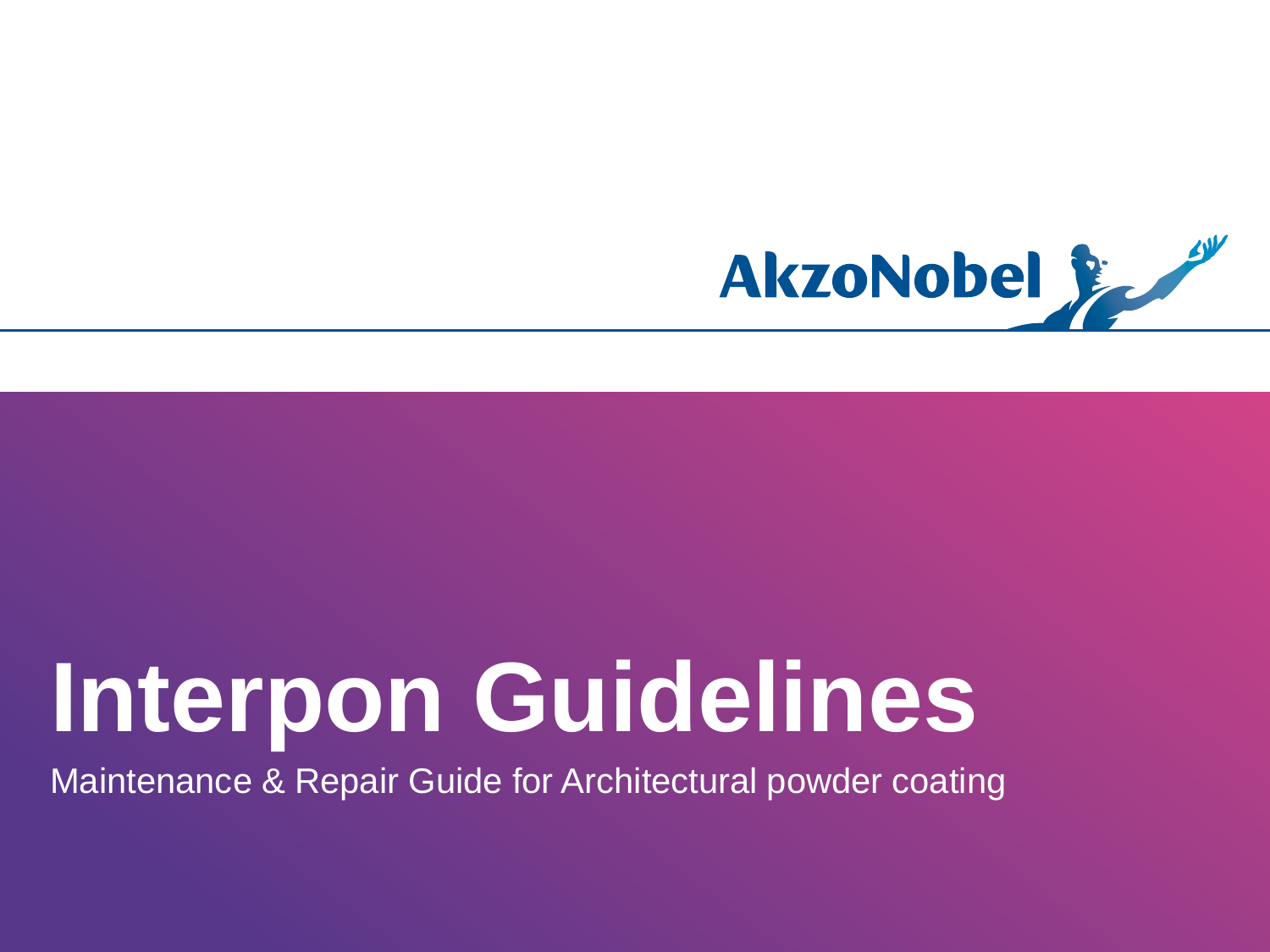| <b>PRODUCT</b><br><b>RANGE</b> | <b>NAME</b>      | <b>MANUFACTURED TO</b>                                                                         | <b>USE</b>                                         | <b>AVAILABLE TO</b>                  | <b>PRODUCT</b><br><b>GUARANTEE</b><br><b>CERTIFICATE</b><br><b>FOR</b><br><b>APPROVED</b><br>S. | <b>PROJECT</b><br><b>GUARANTEE</b><br><b>FOR</b><br><b>APPROVED</b><br><b>APPLICATOR APPLICATORS</b> | <b>WARRANTY</b><br><b>PERIOD</b> | <b>COMMENT</b>                                                                                                                                                                                                                                                                                                                                                                                |
|--------------------------------|------------------|------------------------------------------------------------------------------------------------|----------------------------------------------------|--------------------------------------|-------------------------------------------------------------------------------------------------|------------------------------------------------------------------------------------------------------|----------------------------------|-----------------------------------------------------------------------------------------------------------------------------------------------------------------------------------------------------------------------------------------------------------------------------------------------------------------------------------------------------------------------------------------------|
| D1000                          | <b>ALU Range</b> | <b>QUALICOAT CLASS 1 Mid market</b><br><b>SANS 1578 &amp;</b><br>1796:2013<br><b>AAMA 2603</b> | architectural<br>range for exterior Coaters<br>use | <b>All Powder</b>                    | <b>YES</b>                                                                                      | <b>NO</b>                                                                                            | N/A                              | Specially formulated polyester<br>based powder coatings designed as<br>a mid market range for the<br>exterior environment                                                                                                                                                                                                                                                                     |
| D1025                          | <b>ANP Range</b> | <b>QUALICOAT CLASS 1 Standard</b><br>SANS 1578: 2003<br>SANS 1796:2013<br><b>AAMA 2603</b>     | <b>Durability</b><br>Architectural<br>Powder       | <b>All Powder</b><br>Coaters         | <b>YES</b>                                                                                      | <b>YES</b>                                                                                           | 15                               | Specially formulated for use on<br>architectural aluminium and<br>designed for the exterior<br>environment, giving excellent<br>durability, weather resistance and<br>colour retention.                                                                                                                                                                                                       |
| D2525                          | Q Range          | <b>QUALICOAT CLASS 1</b><br><b>SANS 1578 &amp;</b><br>1796:2013<br><b>AAMA 2604</b>            | <b>Super Durability</b><br>Architectural<br>Powder | Approved<br><b>Applicators</b>       | N <sub>O</sub>                                                                                  | <b>YES</b>                                                                                           | 25                               | Ultra-durable powder coatings, for<br>use on architectural aluminium.<br>Providing new levels of weathering<br>resistance D2525 surpasses the<br>performance of leading<br>architectural powders & offers<br>significantly higher gloss retention<br>and resistance to colour change<br>combined with maximum film<br>integrity to ensure long term<br>cosmetic and functional<br>protection. |
| D3000                          | D3000            | <b>QUALICOAT CLASS 1 Hyper Durability</b><br>SANS 1796:2013<br><b>AAMA 2605</b>                | Architectural<br>Powder                            | Approved<br>Applicators for<br>D3000 | <b>NO</b>                                                                                       | <b>YES</b>                                                                                           | 30                               | Not promoted in RSA                                                                                                                                                                                                                                                                                                                                                                           |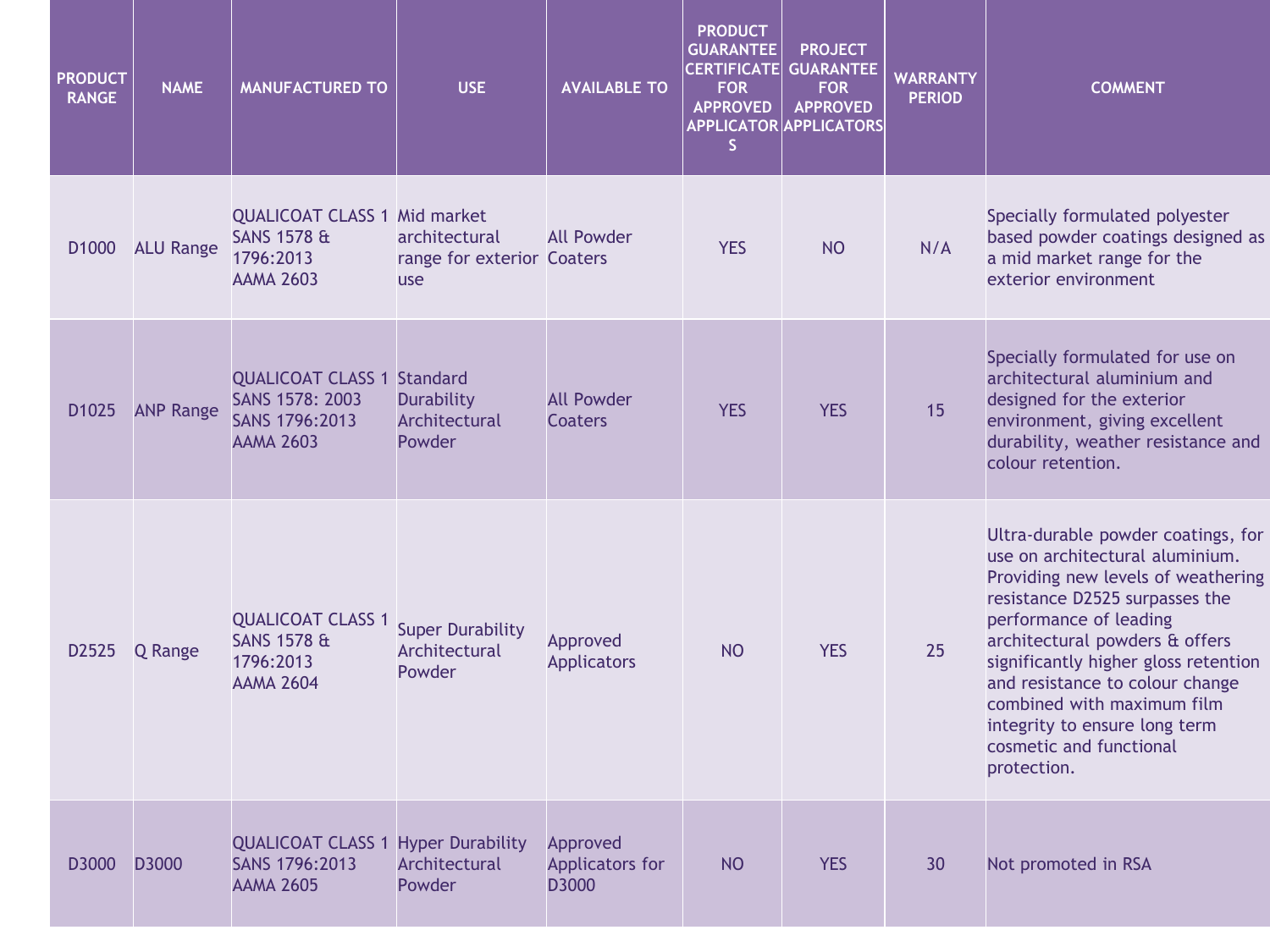#### **Interpon D Cleaning and Maintenance Guidelines**

# **AkzoNobel**

#### **Introduction**

Maintaining the good looks of your powder coated products is just like caring for your car – and is a smart way to protect your investment. Over time with exposure to the elements, powder coatings may show signs of weathering such as loss of gloss, chalking and slight colour change. A simple regular clean will minimise the effects of weathering and will remove dirt, grime and other build-up detrimental to all powder coatings.

**For any particular region or territory, there may be local regulations or local requirements to be met in order to achieve conformance to certain published quality labels or standards. It is the users' responsibility to be aware of such standards.**

Records of all cleaning schedules and frequencies shall be kept and maintained and made available to AkzoNobel if requested. **Failure to comply with the recommended cleaning schedule will nullify any warranties.**

#### **Cleaning coated surfaces**

Cleaning should start at the time the products are installed, ensuring that construction materials such as concrete, plaster and paint splashes are removed before they have a chance to dry. Failure to remove these materials at this early stage will require the use of aggressive cleaning materials and techniques with potential damage to the powder coated surface.

#### **Method**

The best method of cleaning of **Interpon D** products is by regular washing of the coating using a solution of warm water and nonabrasive, pH neutral detergent solution. Surfaces should be thoroughly rinsed after cleaning to remove all residues. All surfaces should be cleaned using a soft cloth or sponge or nothing harsher than a soft natural bristle brush. Cleaning of powder coated sections can be conveniently carried out at the same time as window cleaning.

If the project is subject to any hazardous unusual environmental factors, or is close to salt water, an estuary or marine environments then Akzo Nobel must be consulted on an individual project basis.

Renovation can be required in the case of heavy soiling (due to lack of maintenance). It is then recommended to consult a specialized company.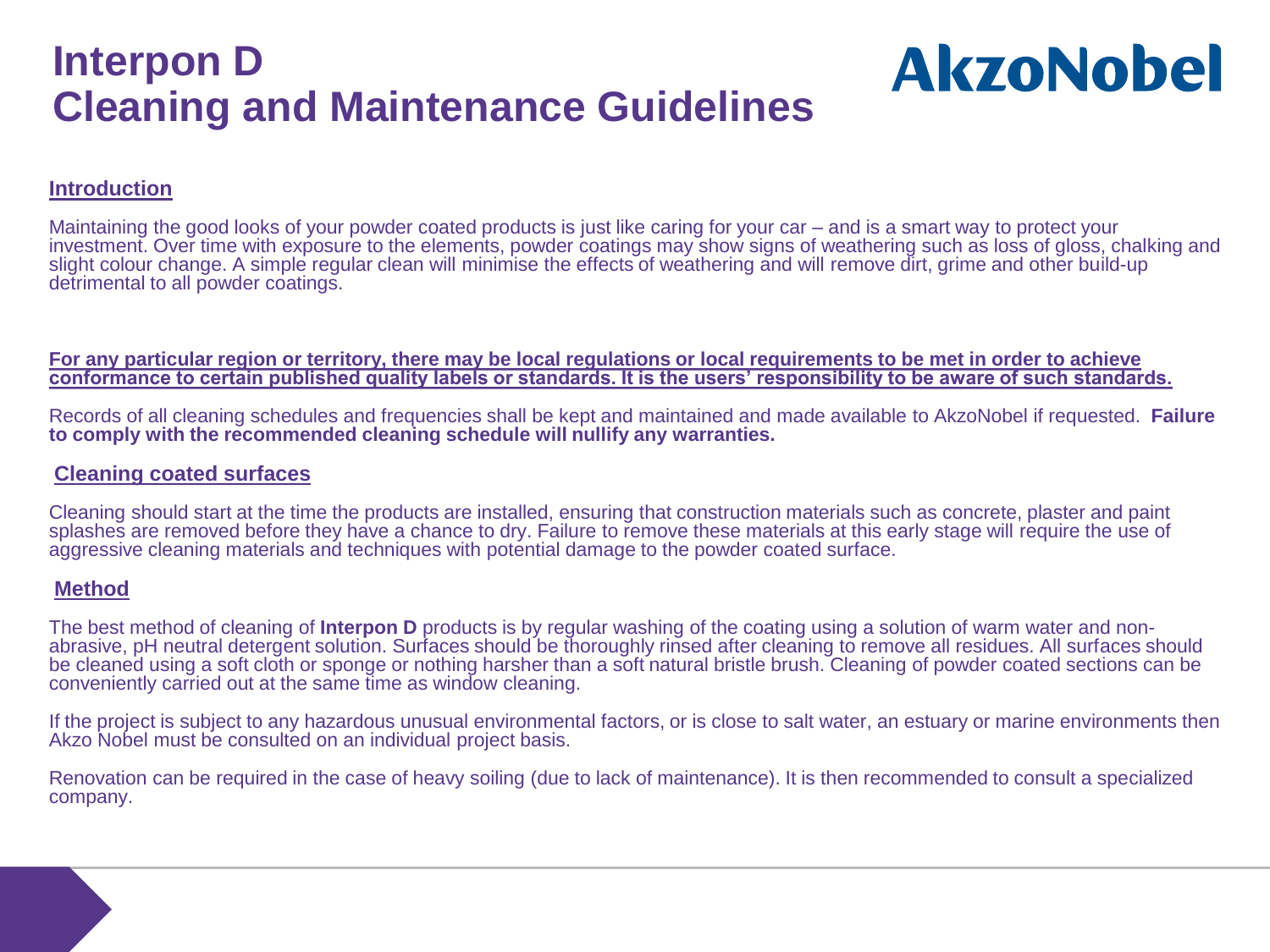### **Cleaning guide**

#### **Cleaning products**

Before cleaning, attention must, without exception be paid to the cleaning agent's datasheet and the applicable guidelines of the various associations:

GRM

**Qualicare** 

AMRAL

Usual maintenance can be done using water with mild detergent (pH 5 to 8).

If the atmospheric pollution has resulted in heavy soiling of the coating, some stains or marks may require stronger domestic products. In such cases, they should always be diluted, and small inconspicuous test areas cleaned first.

In no circumstance should any abrasive cleaner or polish, or any cleaner containing ketones, esters be used. The frequency of such cleaning will depend on many factors including:

- $\triangleright$  The geographical location of the building
- The environment surrounding the building, i.e., marine, swimming pool, industrial, or a combination of these environments etc.
- $\triangleright$  Levels of atmospheric pollution
- $\triangleright$  Prevailing wind
- $\triangleright$  Protection of the building by other buildings
- $\triangleright$  Possibility of airborne debris (e.g., sand/dust etc.) causing erosive wear of the coating.
- $\triangleright$  If the environmental circumstances change during the lifetime of the building (e.g., rural becomes industrial)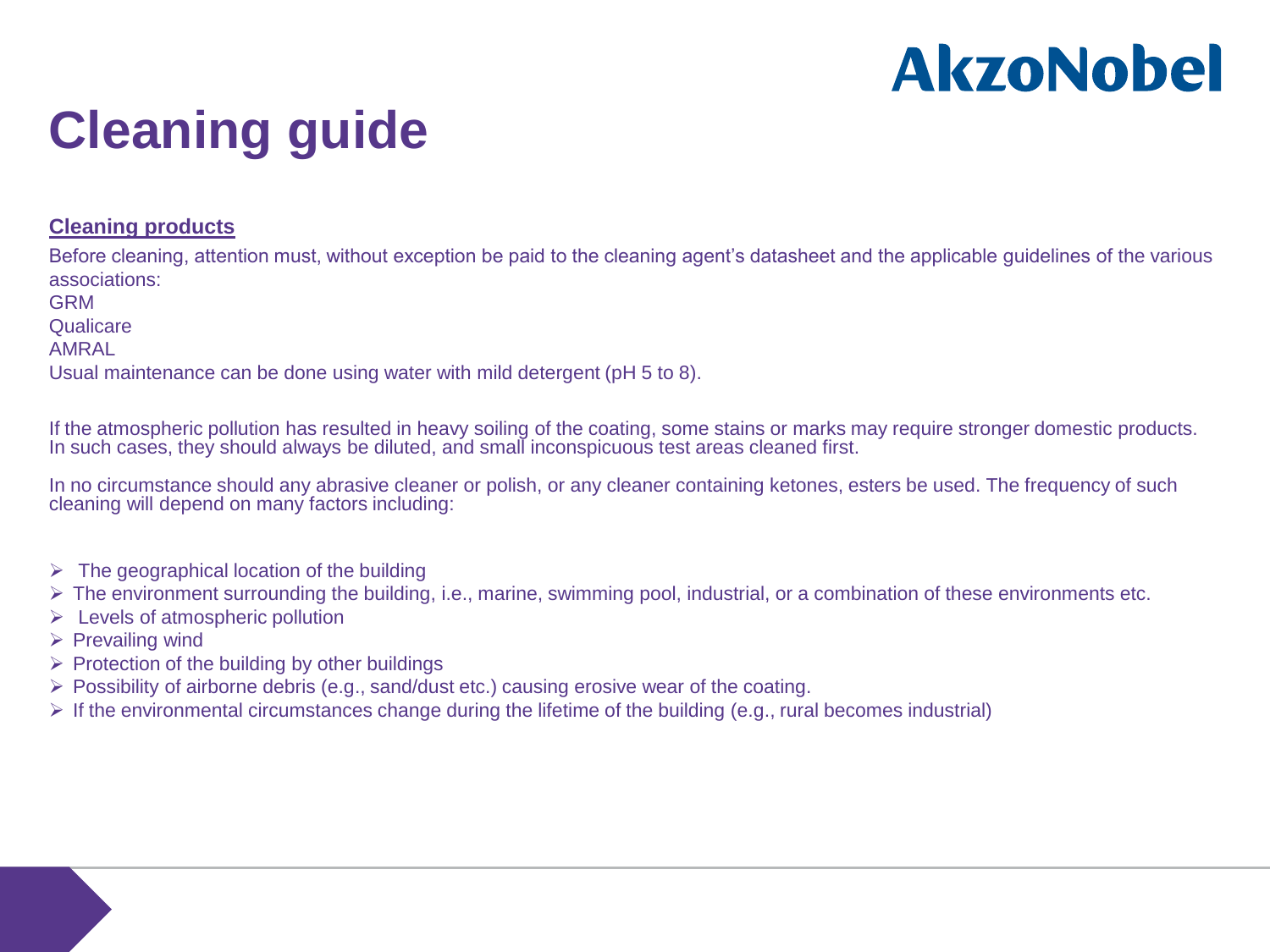### **Cleaning guide**

#### **Frequency**

The frequency of such cleaning will depend on many factors including:

- The geographical location of the building
- The environment surrounding the building, i.e., marine, swimming pool, industrial, or a combination of these environments etc.
- Levels of atmospheric pollution
- **Prevailing wind**
- Protection of the building by other buildings
- Possibility of airborne debris (e.g., sand/dust etc.) causing erosive wear of the coating.
- If the environmental circumstances change during the lifetime of the building (e.g., rural becomes industrial)

#### **The powder coating chemistry**

The frequency of cleaning depends in part on the standard of appearance that is required and also the requirements to remove deposits, which could, during prolonged contact with either the powder film or the metal substrate, (if exposed) cause damage.

Sheltered areas can be more at risk of coating degradation than exposed areas. This is because wind-blown salt and other pollutants may adhere to the surface and will not be cleaned away with rainfall. These areas should be inspected and cleaned if necessary on a more regular basis.

Records of all cleaning schedules and frequencies shall be kept and maintained and made available to Akzo Nobel if requested. The Akzo Nobel cleaning frequency specifications are shown below: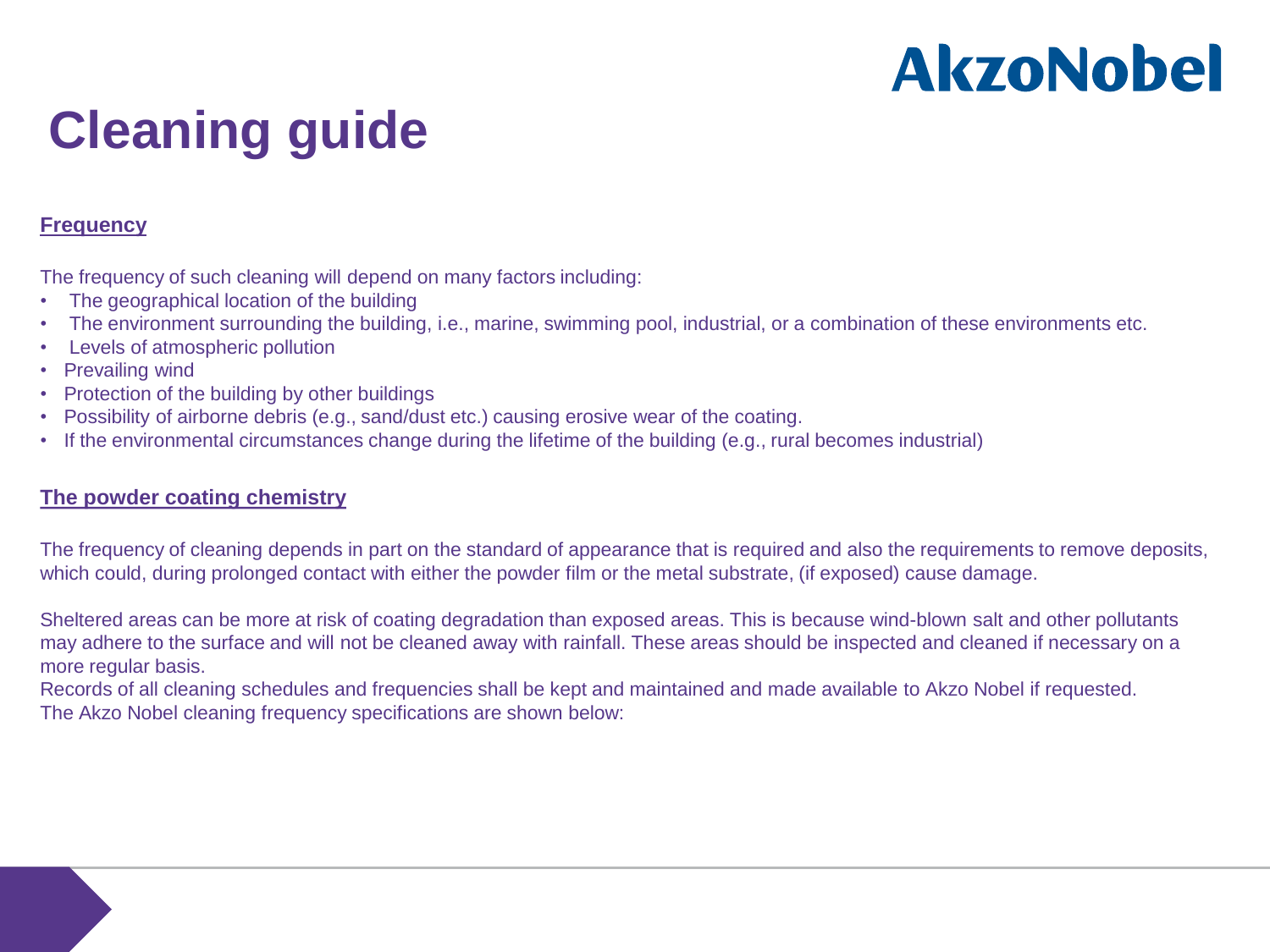### **Cleaning frequency**

| <b>Climate</b>             | <b>Description</b>                        | <b>Temperate and Arid</b> |           |                                                         | <b>Tropical</b> |                         |                         |
|----------------------------|-------------------------------------------|---------------------------|-----------|---------------------------------------------------------|-----------------|-------------------------|-------------------------|
| <b>Environment</b>         |                                           |                           |           | D1000 series D2000 series D3000 series D1000 series     |                 | D2000<br>series         | D3000<br>series         |
| <b>Normal - C3 Inland</b>  |                                           | 12 months                 | 18 months | 24 months                                               | 9 months        | 15 months               | 18 months               |
|                            | 2000 to 5000m from coastline              | 12 months                 | 18 months | 24 months                                               | 9 months        | 15 months               | 18 months               |
|                            | 500 to 2000m from coastline               | 6 months                  | 9 months  | 12 months                                               | 6 months        | 6 months                | 9 months                |
| <b>Marine - C4 Coastal</b> | 50 to 500m from coastline                 | 3 months                  | 6 months  | 9 months                                                | 3 months        | 3 months                | 3 months                |
|                            | Less than 50m from coastline              |                           |           | Not available Not available Not available Not available |                 | <b>Not</b><br>available | <b>Not</b><br>available |
|                            | 2000 to 5000m from source of<br>pollution | 12 months                 | 18 months | 24 months                                               | 9 months        | 15 months               | 18 months               |
|                            | 500 to 2000m from source of<br>pollution  | 6 months                  | 9 months  | 12 months                                               | 6 months        | 6 months                | 9 months                |
| <b>Industrial - C5</b>     | 50 to 500m from source of<br>pollution    | 3 months                  | 6 months  | 9 months                                                | 3 months        | 3 months                | 6 months                |
|                            | Less than 50m from source of<br>pollution |                           |           | Not available Not available Not available Not available |                 | <b>Not</b><br>available | <b>Not</b><br>available |
| <b>Swimming Pool</b>       | Greater than 2m from edge of<br>pool      | 3 months                  | 3 months  | 3 months                                                | 3 months        | 3 months                | 3 months                |
|                            | 2m from edge of pool                      |                           |           | Not available Not available Not available Not available |                 | <b>Not</b><br>available | <b>Not</b><br>available |

**Table: Global Cleaning Recommendations**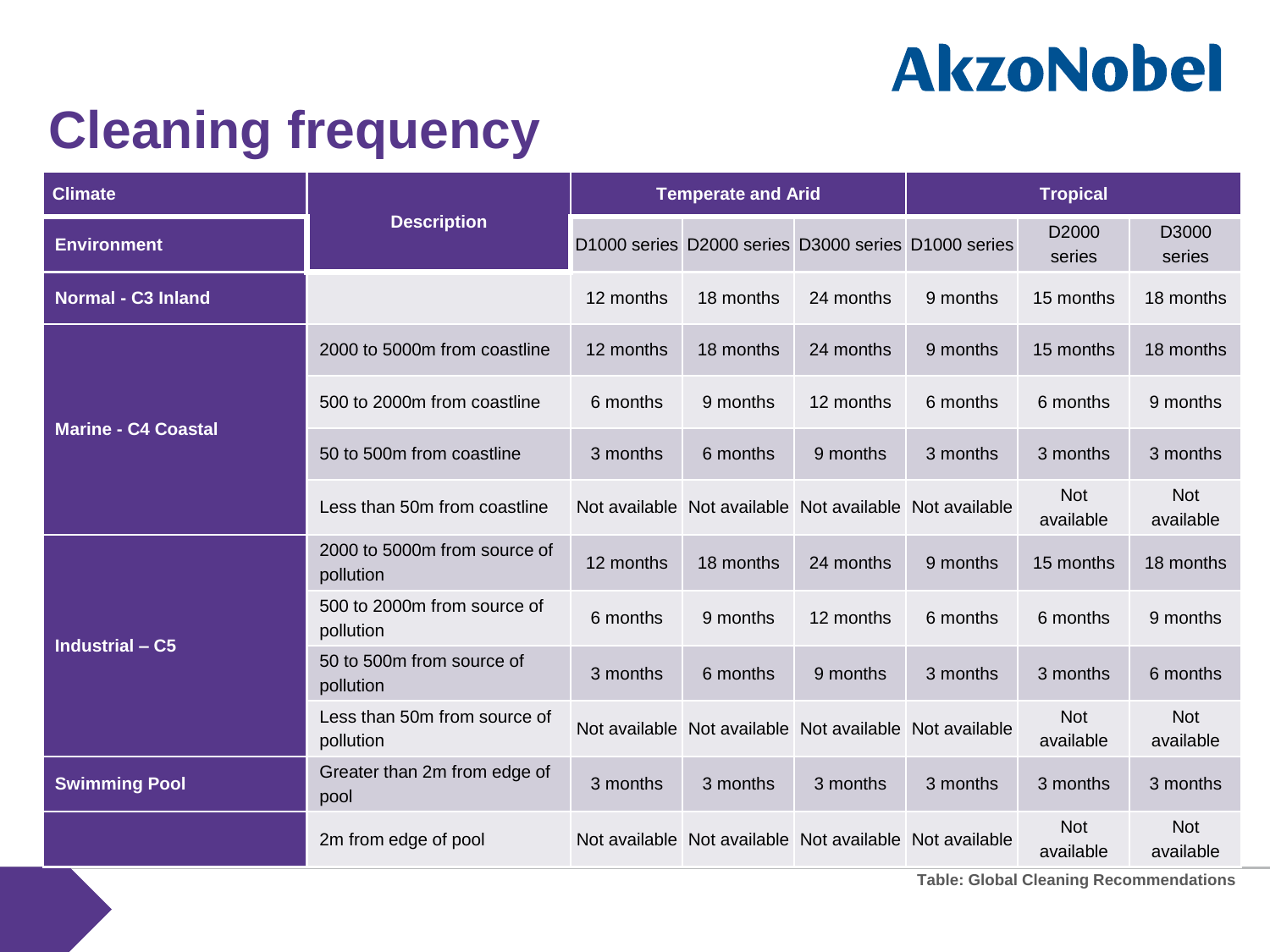### **Climate**

| <b>Type of Climate</b>                                        | <b>Temperature Range</b>                                               | <b>Highest Temperature</b><br>with RH $\geq$ 95% |
|---------------------------------------------------------------|------------------------------------------------------------------------|--------------------------------------------------|
| <b>Temperate</b>                                              | $-33$ <sup>o</sup> C to 35 <sup>o</sup> C                              | $25^{\circ}$ C                                   |
| <b>Arid</b><br><b>Warm Arid</b><br><b>Extremely Warm Arid</b> | $-20^{\circ}$ C to 40 $^{\circ}$ C<br>$3^{\circ}$ C to 55 $^{\circ}$ C | $27^{\circ}$ C<br>$28^{\circ}$ C                 |
| <b>Tropical</b>                                               | $5^{\circ}$ C to 40 $^{\circ}$ C                                       | $33^{\circ}$ C                                   |

Note for more detailed definitions of environment and climate please refer to ISO9223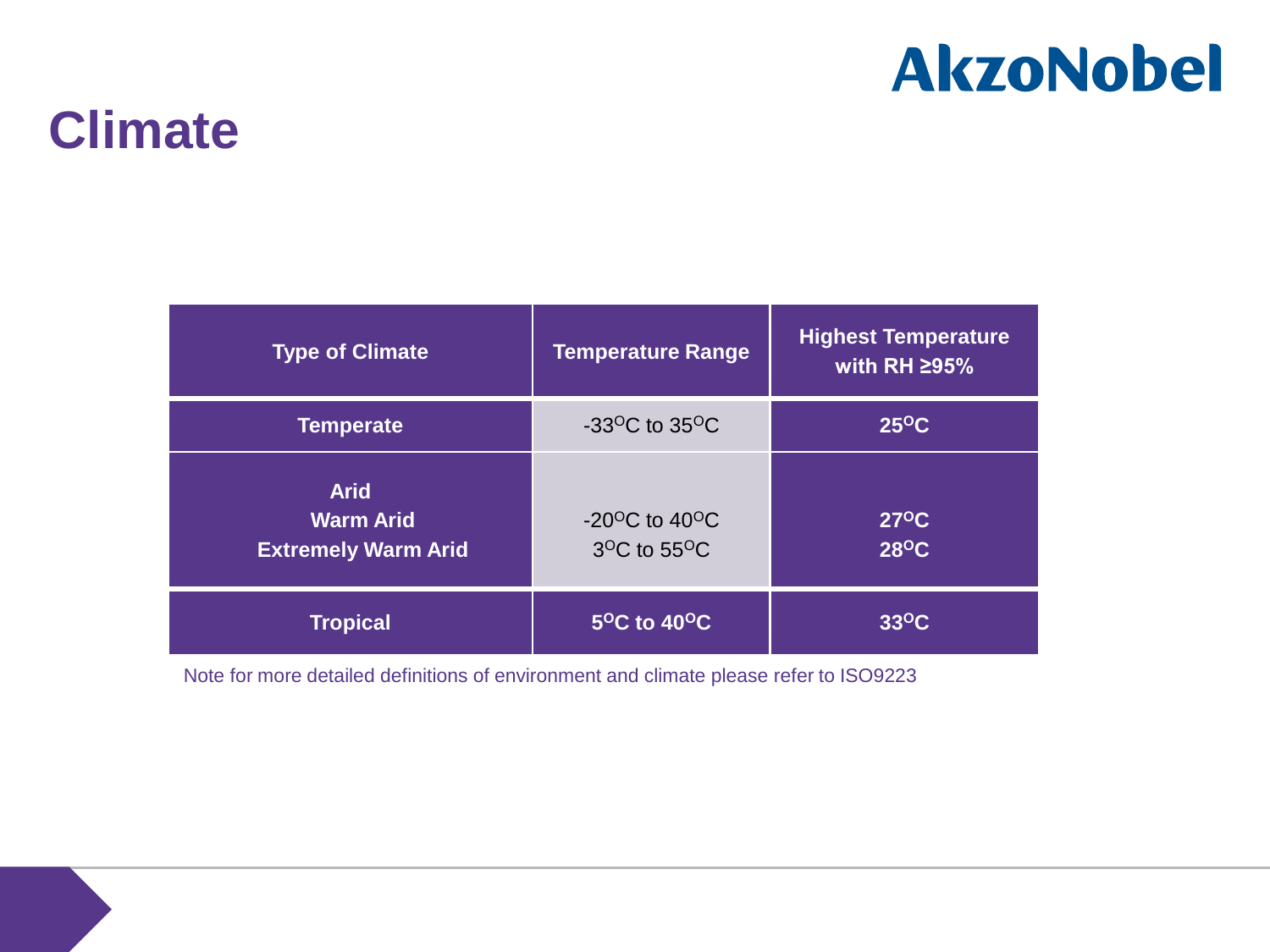### **Corrosion Classification**



| Coda | <b>Goographic Area</b>                    | Distance from Ocean | <b>Description</b>                                   | <b>ISO</b><br>Catogory | <b>Commonts</b>                                   |
|------|-------------------------------------------|---------------------|------------------------------------------------------|------------------------|---------------------------------------------------|
| A    | Namibia and NW Cape<br>shore-line         | To 5 km             | Desert shore-line and<br>coastal fog zone            | Above CS               | N. of Olifants River                              |
| B    | W. Cape Adantic<br>shore-line             | To 3 km             | Arid shore-line with fog or<br>strong winds          | Above C5               | False Bay to Olifants River                       |
| c    | W. Cape coastal                           | To 5-15 km          | Coastal area                                         | CA                     | To range of fall-out of<br>salt agrosols          |
| Ð    | W. Cape urban                             | To 25 km            | Coastal urban/industrial                             | C5                     | Cape Town and<br>surrounds                        |
| Е    | S. and E. Cape<br>shore-line              | To I km             | Temperate shore-line                                 | C <sub>5</sub>         | Distance from ocean varies<br>with terrain.       |
| F    | S. and E. Cape and<br>Natal south coastal | To 5-10 km          | Temperate coastal                                    | CA                     | Distance from ocean varies<br>with terrain        |
| G    | K7N chara-line                            | To 4 km             | Subtropical shore-line                               | Ahnya CS               | KZN to Maputo                                     |
| н    | <b>KZN</b> coastal                        | To 15-25 km         | Sub-tropical coastal                                 | C4                     |                                                   |
| ı    | Durban urban                              | $To$ 10 $km$        | Urban and industrial, inland<br>of shore-line        | Upper C5               | Amanzimtoti to Durban<br>North                    |
| J    | Richards Bay                              | To 15 km            | Urban and industrial, inland<br>of shore-line        | Lower CS               |                                                   |
| ĸ    | Coastal cities                            | To 10-15 km         | Industrial and heavy<br>traffic areas                | Lower <sub>C5</sub>    | Areas of Port Elizabeth,<br>East London, Pinetown |
| ш    | Highvald general area                     | ٠                   | Rural and suburban areas                             | C <sub>3</sub>         |                                                   |
| M    | Highveld urban and<br>industrial          | ٠                   | High-traffic urban, or close<br>to heavy<br>industry | CA                     | East Rand, areas of<br>Pretoria, Witbank          |

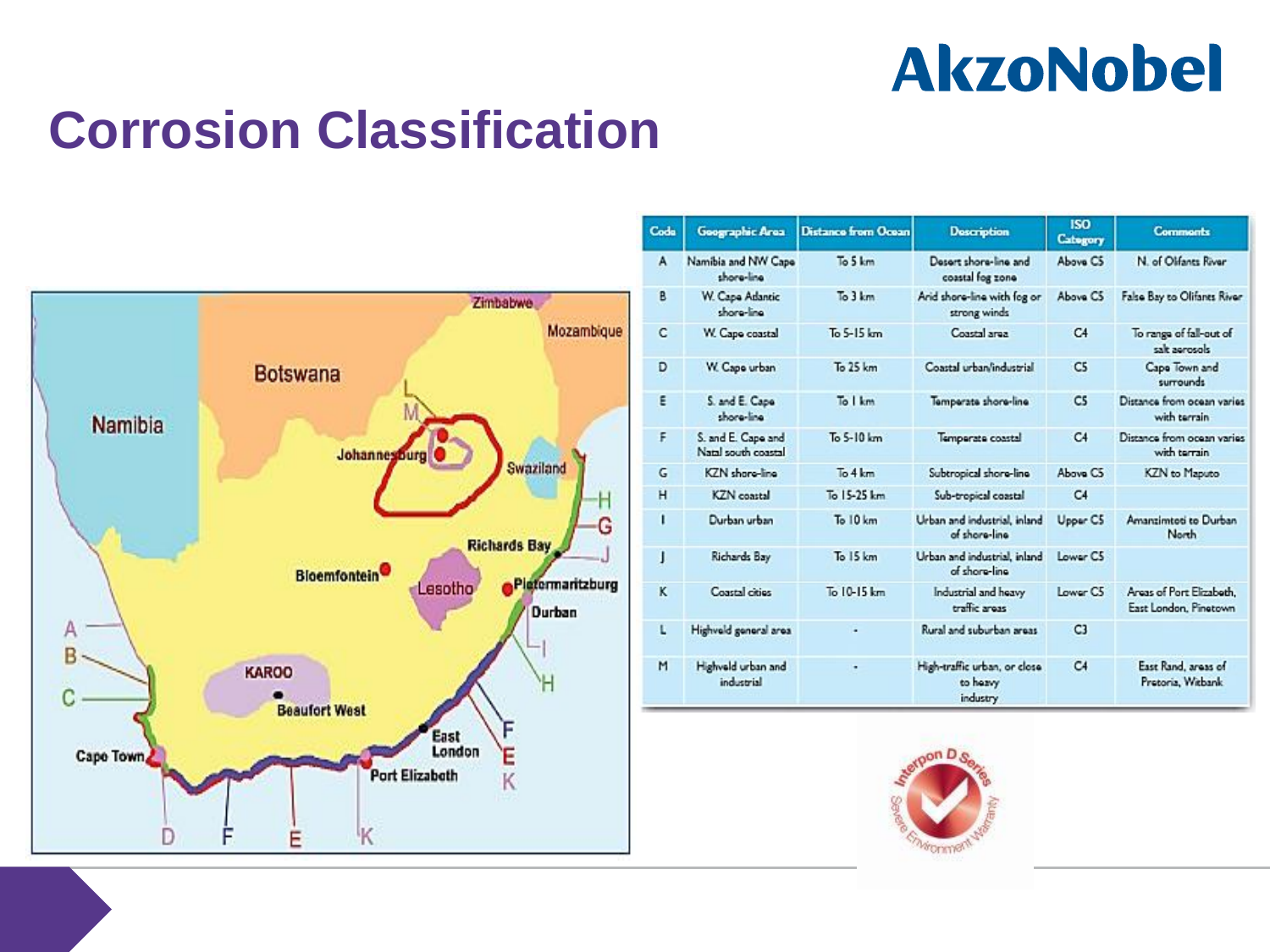### **Cleaning of brick & concrete**

#### **Chemical Cleaners**

The cleaning solutions used on both brick and concrete contain strong chemicals that can cause damage to the powder-coated surface. All exposed powder-coated surfaces should be fully protected.

If any such solutions or chemicals come in contact with the powder-coated surface, wash immediately with copious amounts of water. Prolonged exposure can cause discolouration of the film, loss of gloss and damage to the coating surface.

#### **Abrasive Blasting**

The cleaning of concrete or brick by using abrasive shot blasting must be carried out in such a way that all structures coated with powder coating must be fully protected.

The abrasive medium will strip the powder coating from the metal substrate.

Only protective tape with a low tack and approved by the suppliers of the protective tape for use on Powder Coatings should be used.

#### **Low Tack Tapes**

These tape should be removed after a period not exceeding six (6) months. If further protection is required new tape should be applied. Any residue from the tape should be removed as soon as possible.

Do not use scrapers, abrasive papers or similar items to clean the area as this may damage the surface of the powder coating.

Water and a small amount of mild detergent may be used to clean the surface of the powder coating.

Where it is absolutely necessary a small amount of white spirit may be used followed by cleaning with water and mild detergent.

Do not under any circumstances use strong solvents or solutions containing:

Chlorinated Hydrocarbons

Esters

**Ketones** 

Abrasive cleaner or polish

**Disclaimer:** The information given in this sheet is not intended to be exhaustive and any person using the product for any purpose other than that specifically recommended in this sheet without first obtaining written confirmation from us as to the suitability of the product for the intended purpose does so at his own risk. Whilst we endeavour to ensure that all advice we give about the product (whether in this sheet or otherwise) is correct we have no control over either the quality or condition of the substrate or the many factors affecting the use and application of the product. Therefore, unless we specifically agree in writing to do so, we do not accept any liability whatsoever or howsoever arising for the performance of the product or for any loss or damage (other than death or personal injury resulting from our negligence) arising out of the use of the product. The information contained in this sheet is liable to modification from time to time in the light of experience and our policy of continuous product development.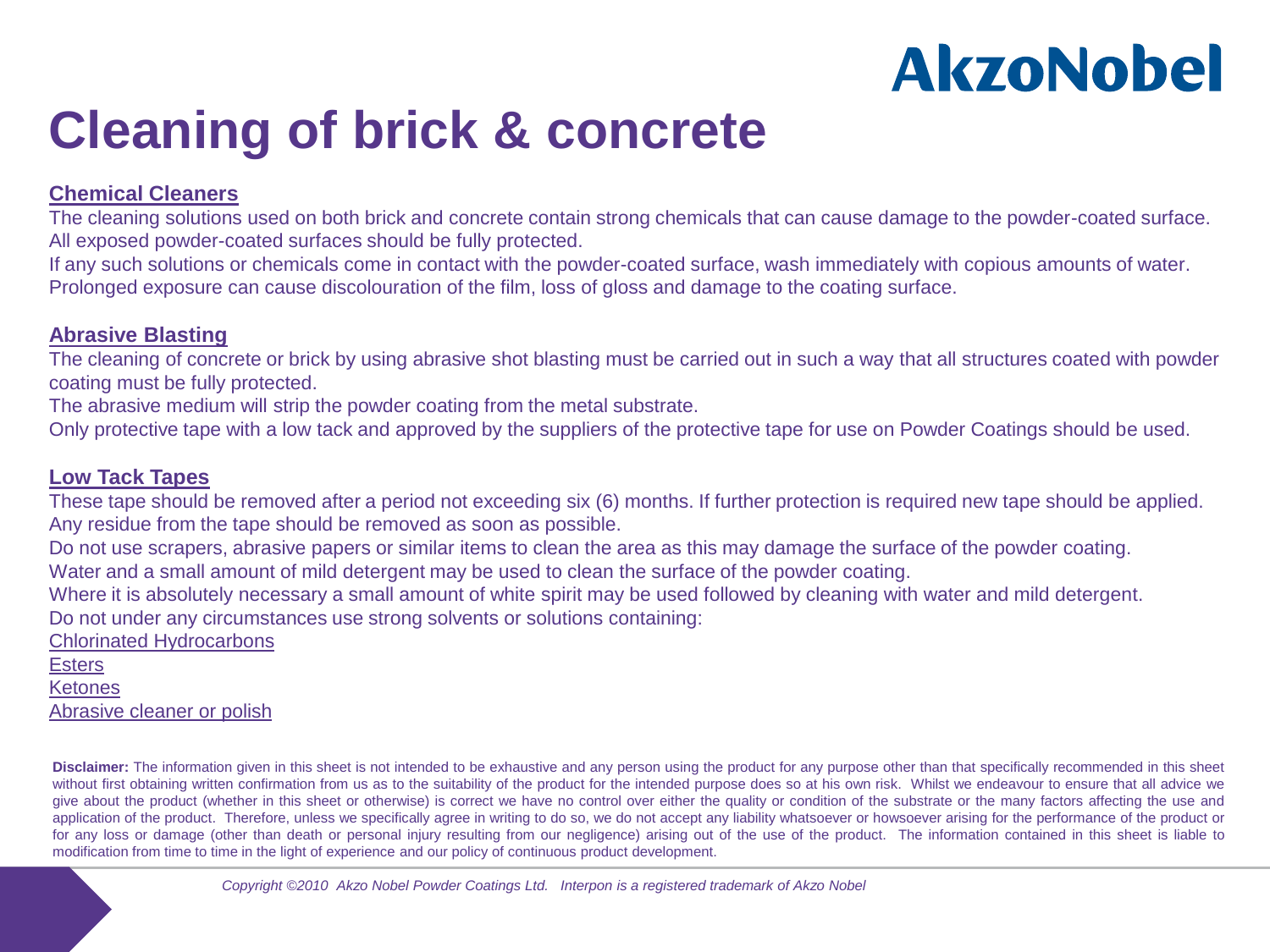### **Interpon D Repair guide**

# **AkzoNobel**

#### **D2000 Series**

#### **Introduction**

Damage to the Interpon D2525 Range of Powder Coatings may be caused during transportation, installation or as a result of the action of other trades (e.g., scaffold damage) on site.

For on-site rectification of small damaged areas Interthane 990 (gloss) or Interthane 990SG (semi-gloss) Acrylic Polyurethane, matched for colour and gloss to the appropriate Interpon D2525 Range shade, should be used.

Where damage has exposed the metal, the prepared metal only should be primed with Interprime 160 Etch Primer. Please see the relevant data sheet for thinning ratios and drying times.

#### **Method 1:**

Minimum requirements to repair small isolated areas (approx.5-6cm ) and scratch damage

- Clean all surfaces to be painted with Interplus 546 Cleaner/Degreaser or equivalent by applying liberally using a clean lint-free cloth and wipe dry using lint-free cloths physically removing all sealants and mastics, etc.
- $\triangleright$  Abrade all areas to be coated with abrasive paper, up to 320 grade, if necessary, to ensure a suitable keyed surface, ready to be coated, then wipe clean using lint free tac rags.
- $\triangleright$  Apply by brush to exposed metal surfaces only one thin coat of Interprime 160 Etch Primer and allow to dry for two hours.
- $\triangleright$  Apply by brush or spray one coat of the relevant Topcoat, matched to shade and gloss.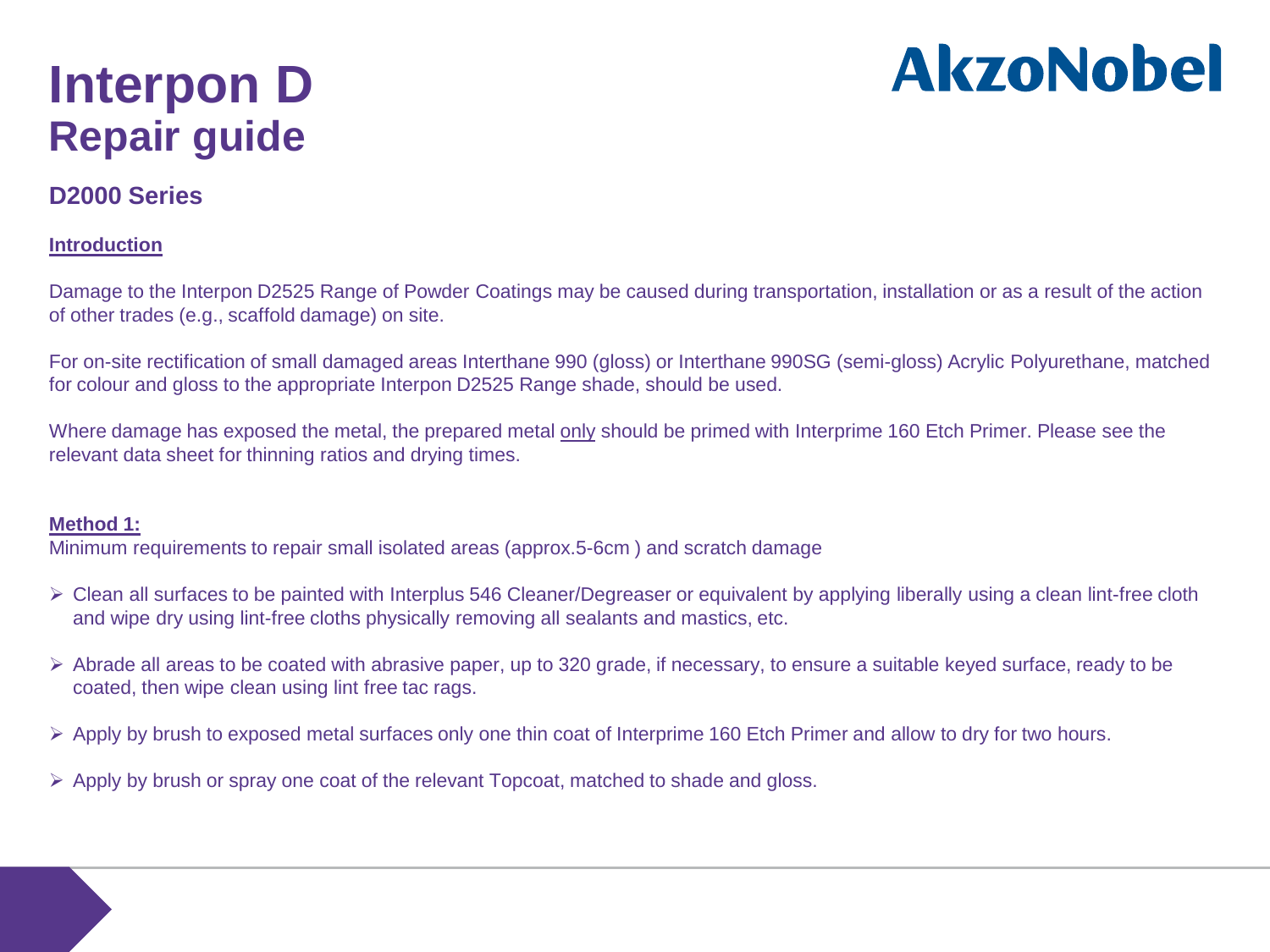#### **Repair procedure cont.**

**Method 2:** Minimum requirements to repair larger areas of damage

- $\triangleright$  Mask all surrounding surfaces of the damaged areas to the edge of the panel or a suitable breakline.
- $\triangleright$  Clean all surfaces to be coated with Interplus 546 Cleaner/Degreaser or equivalent, by applying liberally using a lint free cloth, and wipe dry using lint free cloths, physically removing all sealants and mastics etc.
- $\triangleright$  Abrade all areas to be coated with abrasive paper, up to 320 grade, if necessary, to ensure a suitable keyed surface, ready to be coated, then wipe clean using lint free tac-rags.
- $\triangleright$  Apply by brush or spray to the exposed metal surface only one thin coat of Interprime 160 Etch Primer and allow to dry for two hours.
- Apply a minimum of 50 microns Interthane 990 (gloss) or Interthane 990SG (semi-gloss) Acrylic Polyurethane, matched to shade and gloss, as detailed in the Interthane 990 (gloss) or Interthane 990SG (semi-gloss) Acrylic Polyurethane Data Sheet.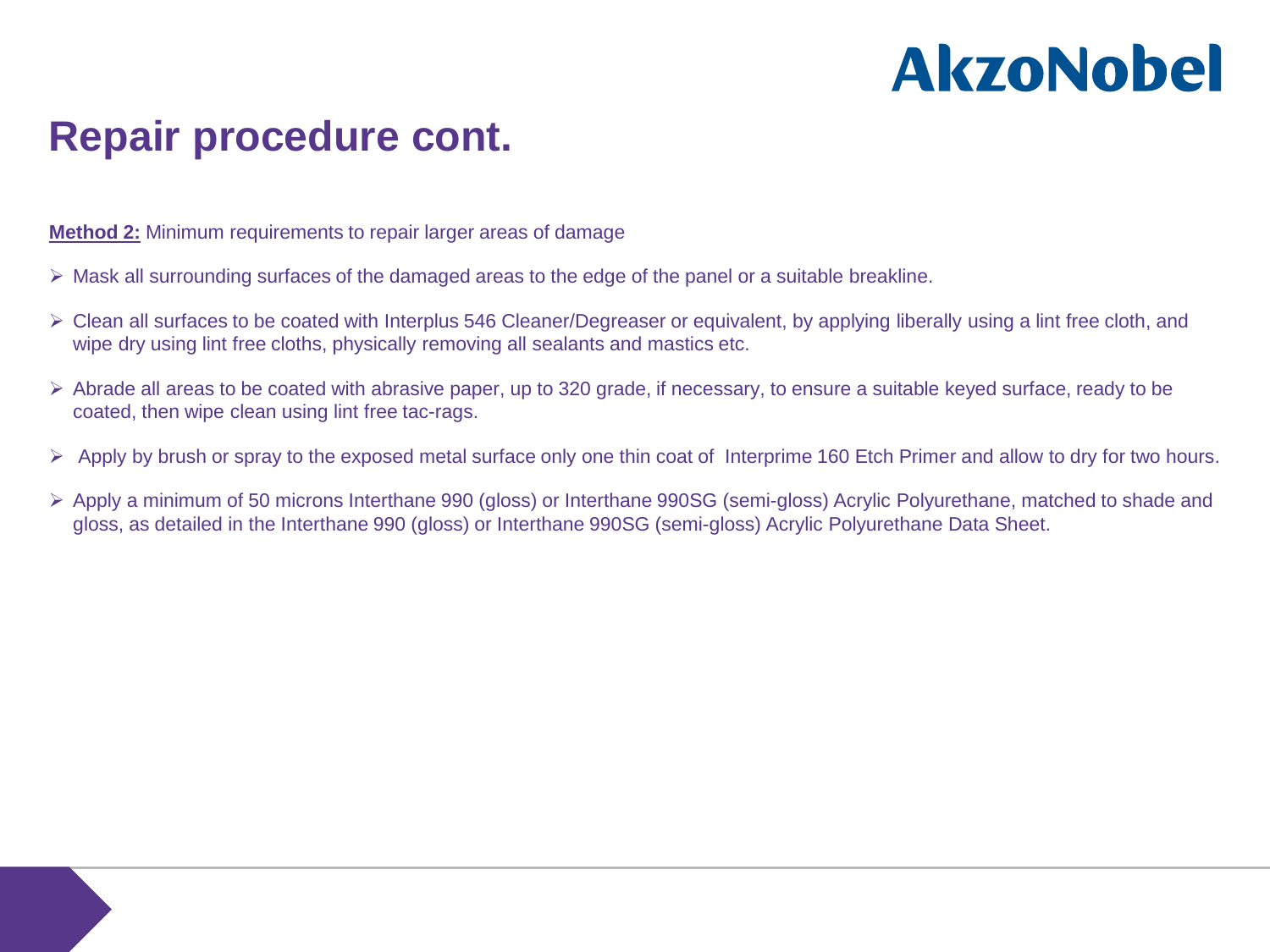#### **Repair procedure cont.**

**Method 3:** Minimum requirements for complete re-sprays on site.

#### **Substrate Preparation**

- Clean all surfaces using Interplus 546 Cleaner/Degreaser or equivalent and physically remove all sealant and mastics products. Degrease all areas to be abraded using lint-free cloth. Inspect and remove all mastic sealant adjoining any surface to below 4mm of metal edges.
- $\triangleright$  Apply protective masking to unaffected areas as required.
- $\triangleright$  Mechanically abrade to sound substrate. Drilled holes to be countersunk and butt joints to be filled, the surface should taper on the side for filling.
- $\triangleright$  Abrade mechanically or by hand using 60/80 abrasive paper areas to receive filling media.
- Clean down with vacuum or air, thoroughly degrease with Interplus 546 Cleaner/Degreaser or equivalent areas to be filled, physically removing any sealant mastics etc, where necessary.
- $\triangleright$  Mix the components of the filling media as specified in the manufacturers recommendations and apply directly to the substrate. Work the material to remove any trapped air and finish to profile shape. Allow to fully curing as per manufacturers recommendations.
- $\triangleright$  Abrade with 80 abrasive paper to correct profile whether by hand or mechanical action. Repeat items (f) and (g) if required. Clean down after each operation to remove dust and debris.
- $\triangleright$  Abrade all areas coated with abrasive paper up to 320/400 grade, if necessary, to ensure a suitable keyed surface, ready to be coated, then wipe clean using lint free tac-rags.
- $\triangleright$  De-mask and clean down.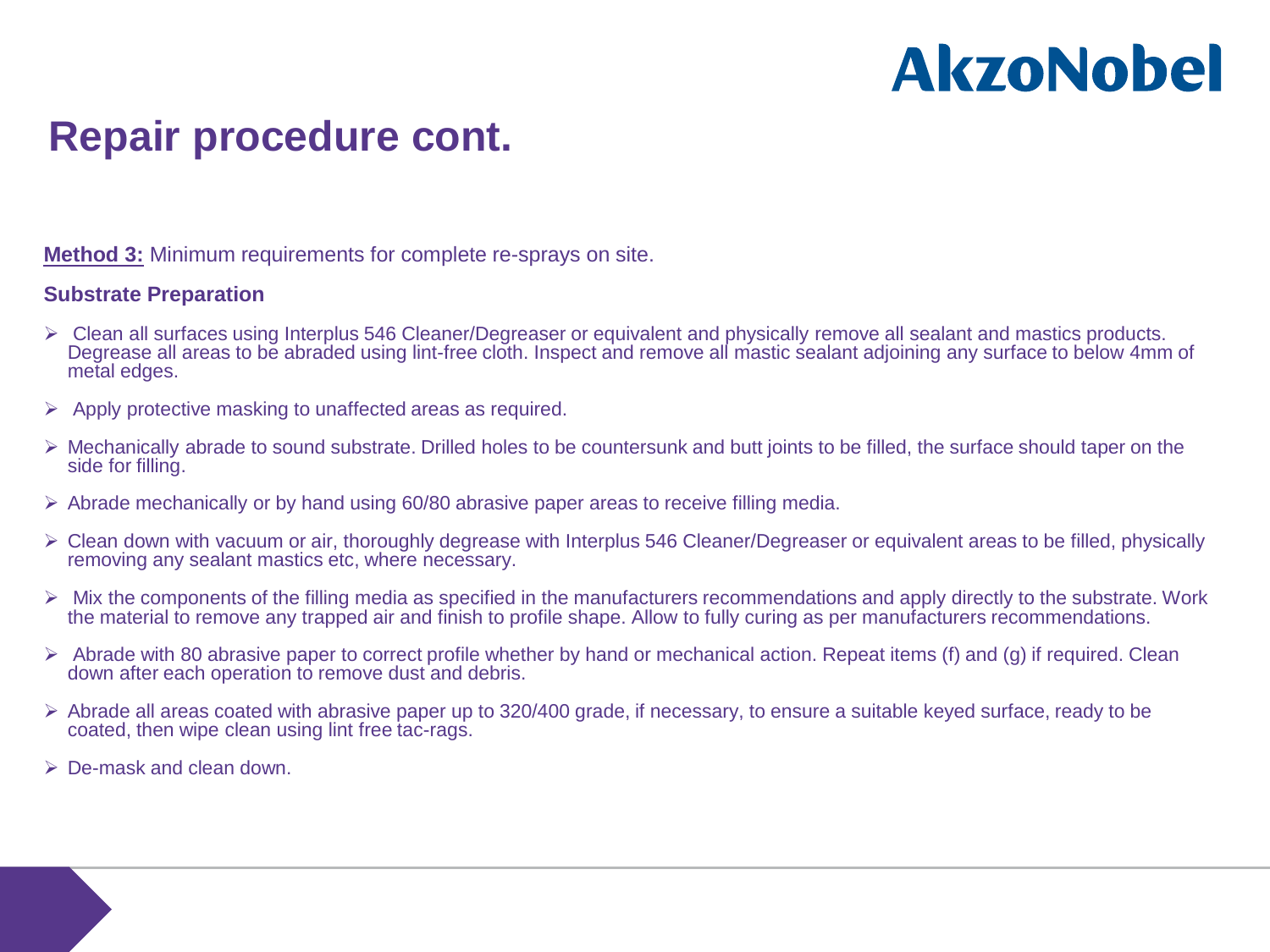#### **Repair procedure cont.**

#### **Recoating**

- Mask unaffected areas prior to painting. Degrease using Interplus 546 Cleaner/Degreaser and lint-free cloth and remove all dust.
- $\triangleright$  Apply one spray coat of Interprime 160 Etch Primer to any areas of exposed metal. Allow curing as recommended and lightly key surface. Remove all debris and tac-rag surface.
- Apply Interthane 990 (gloss) or Interthane 990SG (semi-gloss) Acrylic Polyurethane to a minimum dry film thickness of 40 microns allow to flash off and cure as detailed in the Interthane 990 (gloss) or Interthane 990SG (semi-gloss) Acrylic Polyurethane Data Sheet.
- $\triangleright$  De-mask, clean down and remove debris, etc.
- $\triangleright$  Re-apply sealant/mastic on required areas.
- $\triangleright$  Present finished painted areas for inspection and approval of client.

Interthane 990 and Interthane 990SG colour matched to Interpon D2525 Range shades and glosses and data sheets are available from **International – Protective Coatings**. Other rectification material systems and method statements are available. For further information refer to Akzo Nobel. However, these method statements are for information only and an "Approved Repair Applicator" must carry out any Rectification or Repairs that are carried out to the Interpon D Range Coating. For details call your local Interpon D Range Helpline.

The above information and repair methods/statements etc. are intended for guidance only. It is the client's responsibility to ensure that the products to be used are fit for purpose. For additional information contact your local Helpline.

Repair paints may weather at different rates to the original powder coatings.